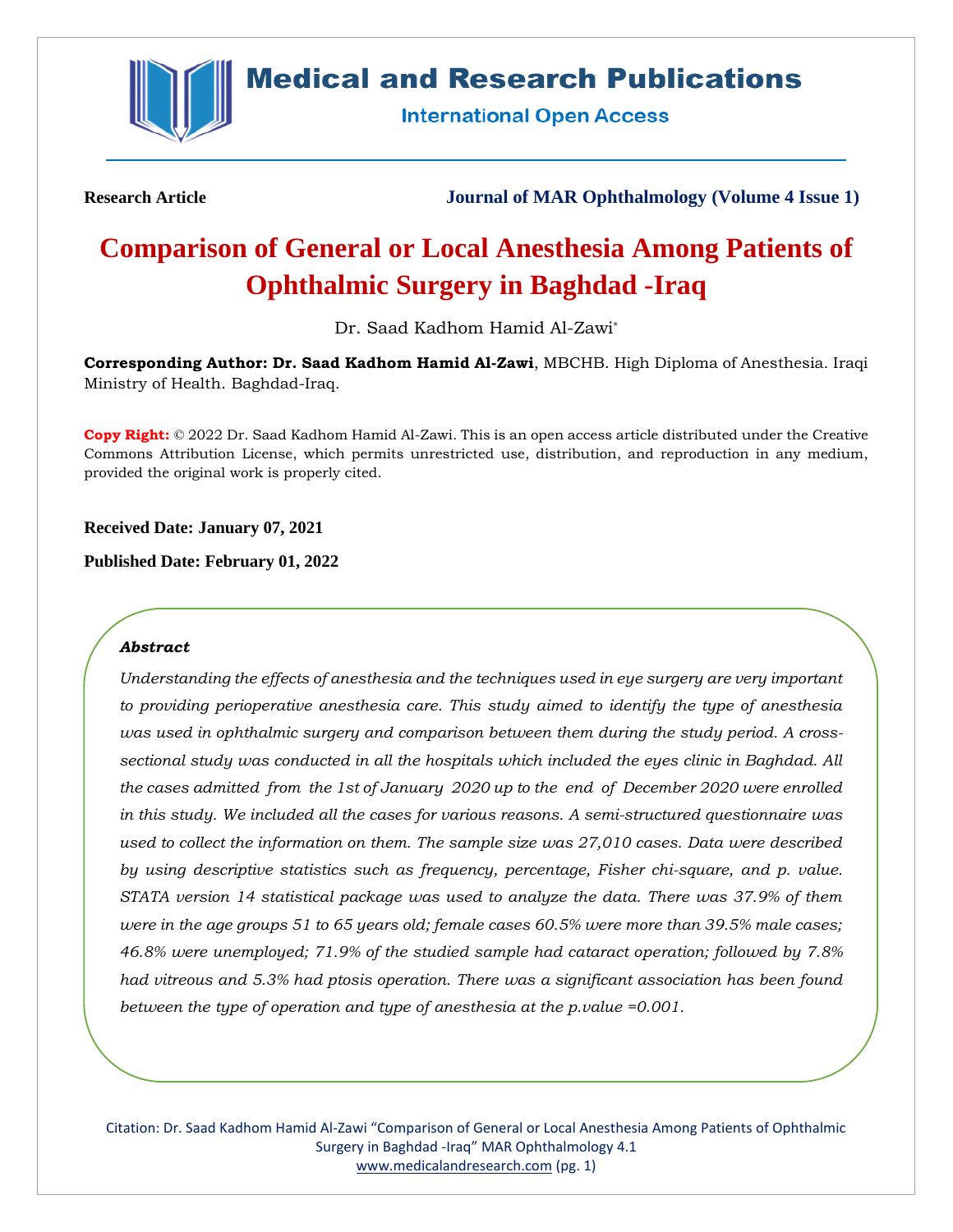*Half of them were used local anesthesia during the eyes operation. Nausea and vomiting are the main side effect of anesthesia. We need effective communication and planning among all involved and it's essential to safe and efficient perioperative care.*

*Keyword: Anesthesia, Local, General, Eyes operation, Comparison.*

#### **Introduction**

Understanding the effects of anesthesia and the techniques used in eye surgery are very important to providing perioperative anesthesia care [1]. The goals of anesthesia during elective eye surgery should focus on patient safety, providing analgesics for a pain-free experience, and creating optimal surgical conditions to facilitate the procedure in collaboration with surgical staff, including eye surgeons and surgical technicians [2]. It is critical to minimize the risks that may arise during eye surgery under sedation and anesthesia while anticipating and managing any potential outcomes associated with eye surgeries [3]. The most common eye surgeries performed today are cataracts, glaucoma, and vitreoretinal surgery [4]. It is estimated that approximately 26 million Americans suffer from cataracts, and approximately 3.6 million cataract operations are performed annually, making it the most common surgical procedure in the United States [5].

Eye operations are generally considered rather quick operations and do not require general anesthesia, as many operations are performed under local anesthesia using an anesthetic drop or through an anesthetic needle for the eye only [6]. sometimes we may resort to performing operations under general anesthesia [7]. The methods that are followed in anesthetizing the patient during different eye operations may differ based on the type of operation itself, but most types of operations that are performed on the eye are usually done through the use of local anesthesia in the eye in different ways [8-9]. One of these methods is the use of types of drug solutions in the form of drops that are used to numb the sensation in the eye locally [10]. The other method depends on the use of the anesthetic solution in the form of needles to be injected into the inner chamber of the eye until it gives the effect of anesthesia in the eye [11].

Local anesthesia is usually safe, and it certainly carries fewer risks than those associated with general anesthesia, but it may sometimes lead to a feeling of darkening in the eyes, a headache, vomiting, muscle twitching, in addition to a persistent feeling of numbness and tingling in the area where it was applied, and it's lead to bruising, and bluish skin [12-14]. This study aimed to identify the type of anesthesia was used for ophthalmic surgery and comparison between them during the study period.

Citation: Dr. Saad Kadhom Hamid Al-Zawi "Comparison of General or Local Anesthesia Among Patients of Ophthalmic Surgery in Baghdad -Iraq" MAR Ophthalmology 4.1 [www.medicalandresearch.com](http://www.medicalandresearch.com/) (pg. 2)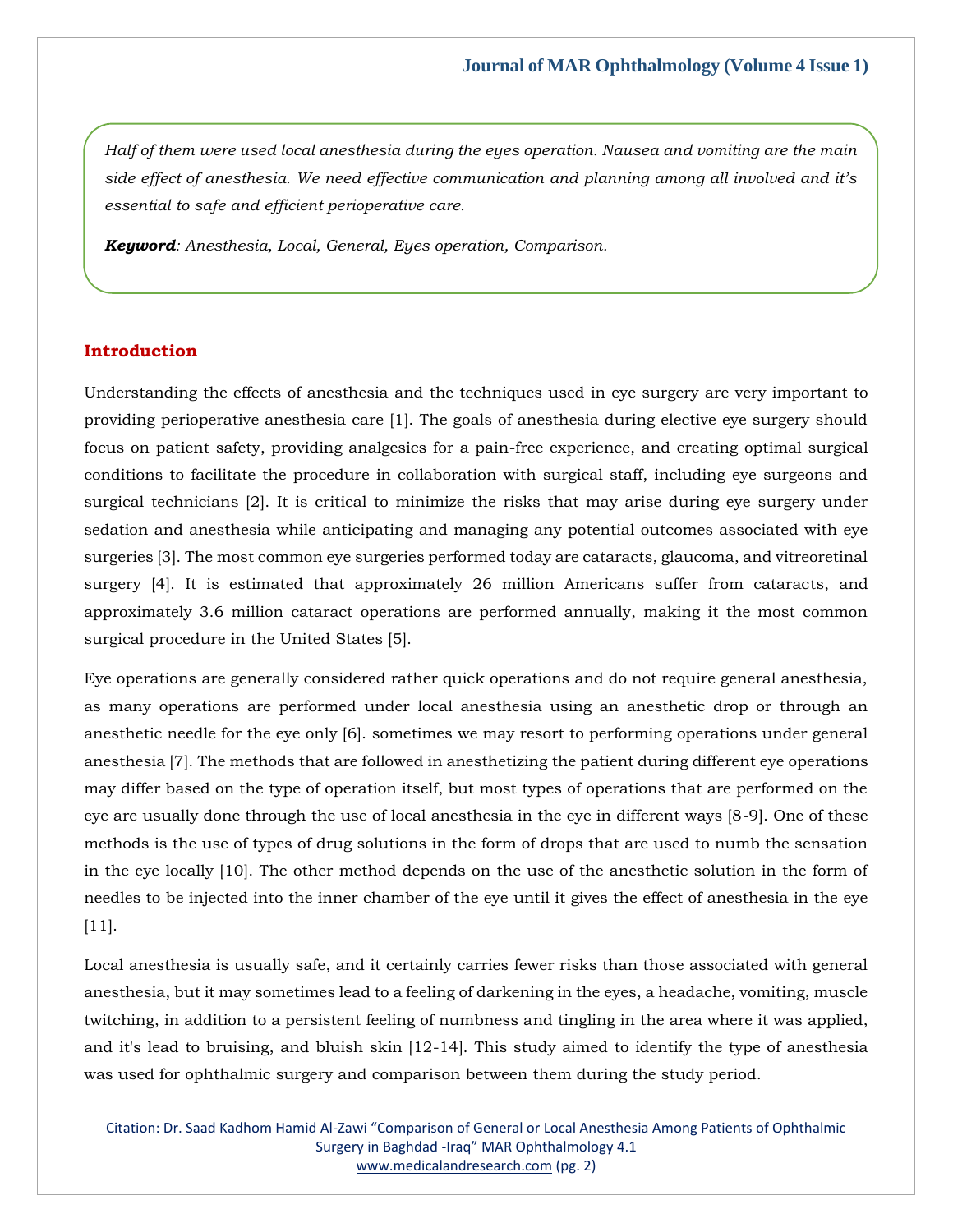#### **Methodology**

A cross-sectional study was conducted in all the hospitals which included the eyes clinic in Baghdad. All the cases admitted from the 1st of January 2020 up to the end of December 2020 were enrolled in this study. We included all the cases for various reasons. A semi-structured questionnaire was used to collect the information from them. The sample size was 27010 cases. Ethical clearance was obtained from the Ministry of Health/ Iraq. Oral and written informed consent was obtained from them before starting to collect our data. Data were described by using descriptive statistics such as frequency, percentage, Fisher chi-square, and p. value. STATA version 14 statistical package was used to analyze the data.

#### **Results**

Out of 27010 studied samples of ophthalmic surgery, there was 37.9% of them were in the age groups 51 to 65 years old; followed by 20.3% in the age 36 to 50 years old and the less frequency 12.1% were in the age groups 21 to 35 years old [Table 1]. In table 2 shows that the female cases 60.5% were more than 39.5% male cases. The highest percentage of the studied sample 46.8% were unemployed and 29.6% were employed [Figure1]. Most 71.9% of the studied sample had cataract operation; followed by 7.8% had vitreous and 5.3% had ptosis operation [Table 3]. The highest percentage 34.1% of them had diabetes disease and 27% had hypertension disease [figure 2]. More than half of the cases 56.6% had overweight and 31.9% were obese [figure4]. The highest frequency of the 56.1% had local anesthesia and 43.9% had general anesthesia [table4]. There was a significant association has been found between the type of operation and type of anesthesia at the p. value =0.001. The highest percentage of nausea was 26% and it was the main side effect of anesthesia, followed by vomiting 15.2% and shivering 14.9% [Figure 4].

| Age groups         | Frequency | Percent |
|--------------------|-----------|---------|
| Less than 20 years | 3547      | 13.1    |
| 21-35              | 3254      | 12.1    |
| 36-50              | 5482      | 20.3    |
| 51-65              | 10254     | 37.9    |
| >65                | 4473      | 16.6    |
| Total              | 27010     | 100     |

**Table 1:** Distribution of studied sample according to age groups

Citation: Dr. Saad Kadhom Hamid Al-Zawi "Comparison of General or Local Anesthesia Among Patients of Ophthalmic Surgery in Baghdad -Iraq" MAR Ophthalmology 4.1 [www.medicalandresearch.com](http://www.medicalandresearch.com/) (pg. 3)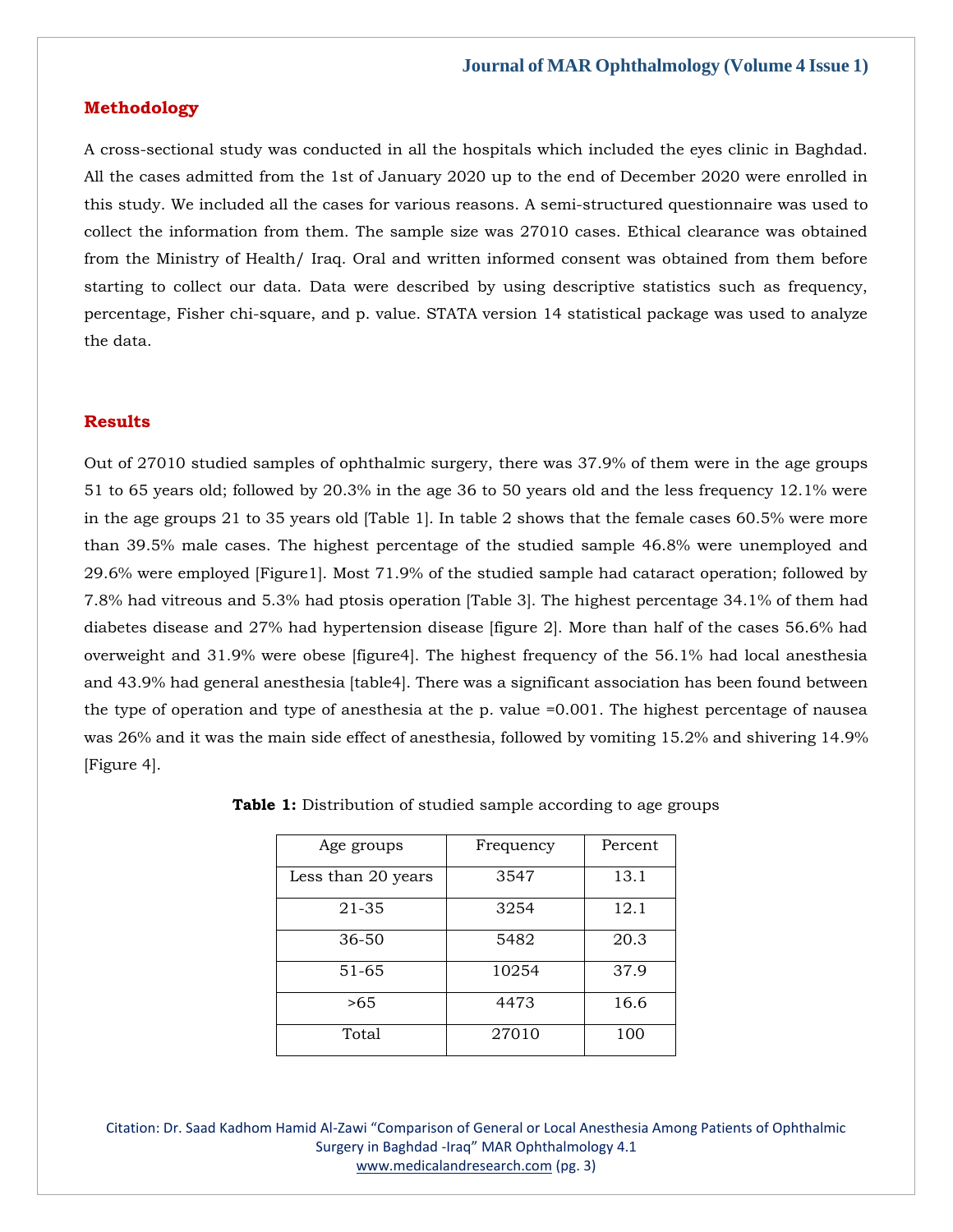| Gender | Frequency | Percent |  |
|--------|-----------|---------|--|
| Male   | 10658     | 39.5    |  |
| Female | 16352     | 60.5    |  |
| Total  | 27010     | 100     |  |

Table 2: Distribution of studied sample according to gender

| Table 3: Distribution of studied sample according to types of operation by general anesthesia |  |  |  |  |  |  |  |  |  |  |
|-----------------------------------------------------------------------------------------------|--|--|--|--|--|--|--|--|--|--|
|-----------------------------------------------------------------------------------------------|--|--|--|--|--|--|--|--|--|--|

| Types of operation           | Frequency | Percent |  |
|------------------------------|-----------|---------|--|
| Ptosis                       | 1422      | 5.3     |  |
| Strabismus amendment         | 888       | 3.3     |  |
| Cataract                     | 19430     | 71.9    |  |
| Glaucoma                     | 926       | 3.4     |  |
| Corneal graft operation      | 1492      | 5.5     |  |
| Retinal detachment operation | 542       | 2.0     |  |
| Foreign body operation       | 212       | 0.8     |  |
| Vitreous operation           | 2098      | 7.8     |  |
| Total                        | 27010     | 100     |  |

**Table 4:** Type of anesthesia

| Type of anesthesia | Frequency | Percent |
|--------------------|-----------|---------|
| General            | 11859     | 43.9    |
| Local              | 15151     | 56.1    |
| Total              | 27010     | 100     |

Citation: Dr. Saad Kadhom Hamid Al-Zawi "Comparison of General or Local Anesthesia Among Patients of Ophthalmic Surgery in Baghdad -Iraq" MAR Ophthalmology 4.1 [www.medicalandresearch.com](http://www.medicalandresearch.com/) (pg. 4)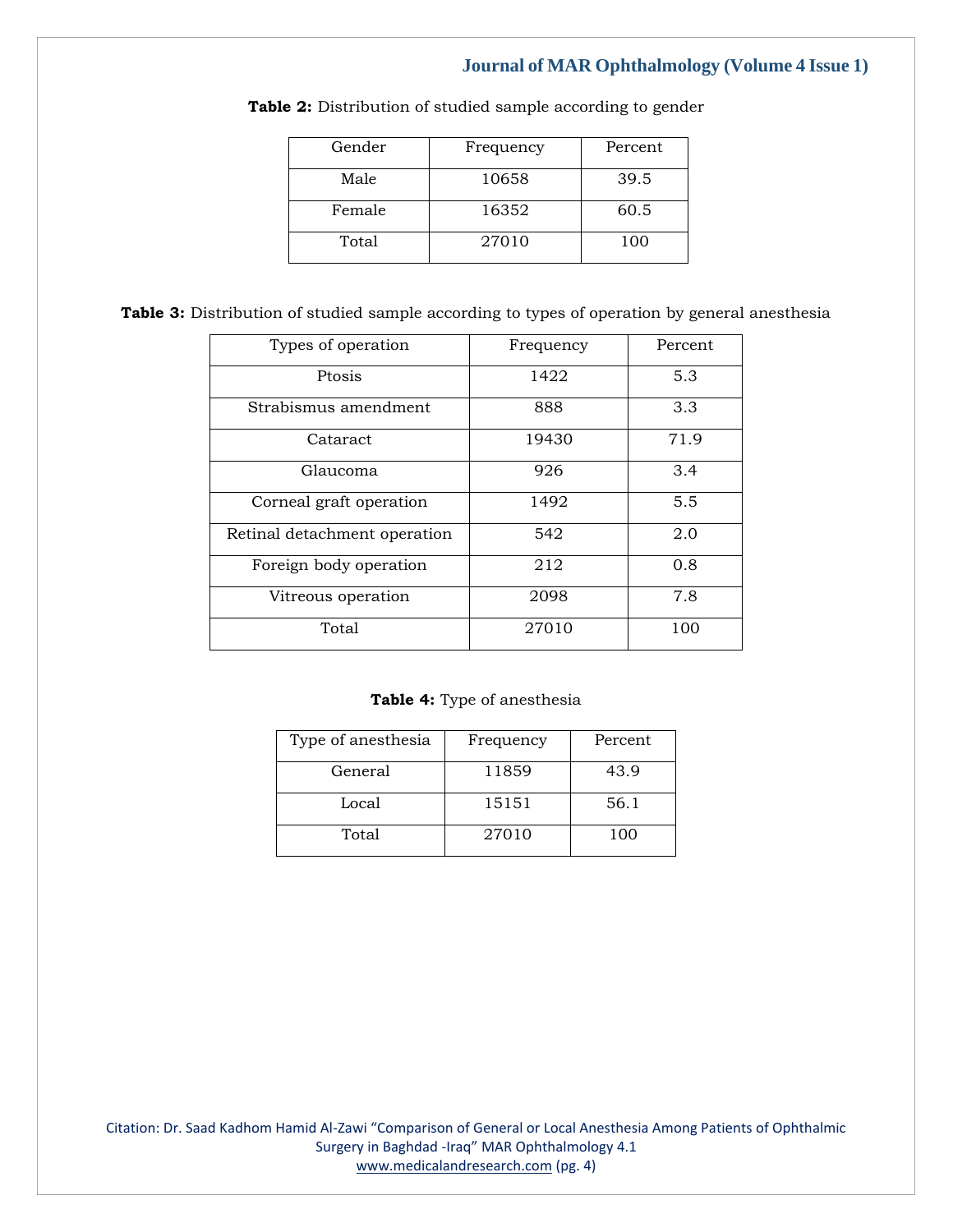### 46.8 50 29.6 40  $23.6$ 30 20 10  $\bf{0}$ **Unemployee Employee Others**

 **Journal of MAR Ophthalmology (Volume 4 Issue 1)**

Figure 1: Types of occupation among studied sample



Figure 2: Types of systemic disease



**Figure 3:** BMI among studied sample for ophthalmic surgery

Citation: Dr. Saad Kadhom Hamid Al-Zawi "Comparison of General or Local Anesthesia Among Patients of Ophthalmic Surgery in Baghdad -Iraq" MAR Ophthalmology 4.1 [www.medicalandresearch.com](http://www.medicalandresearch.com/) (pg. 5)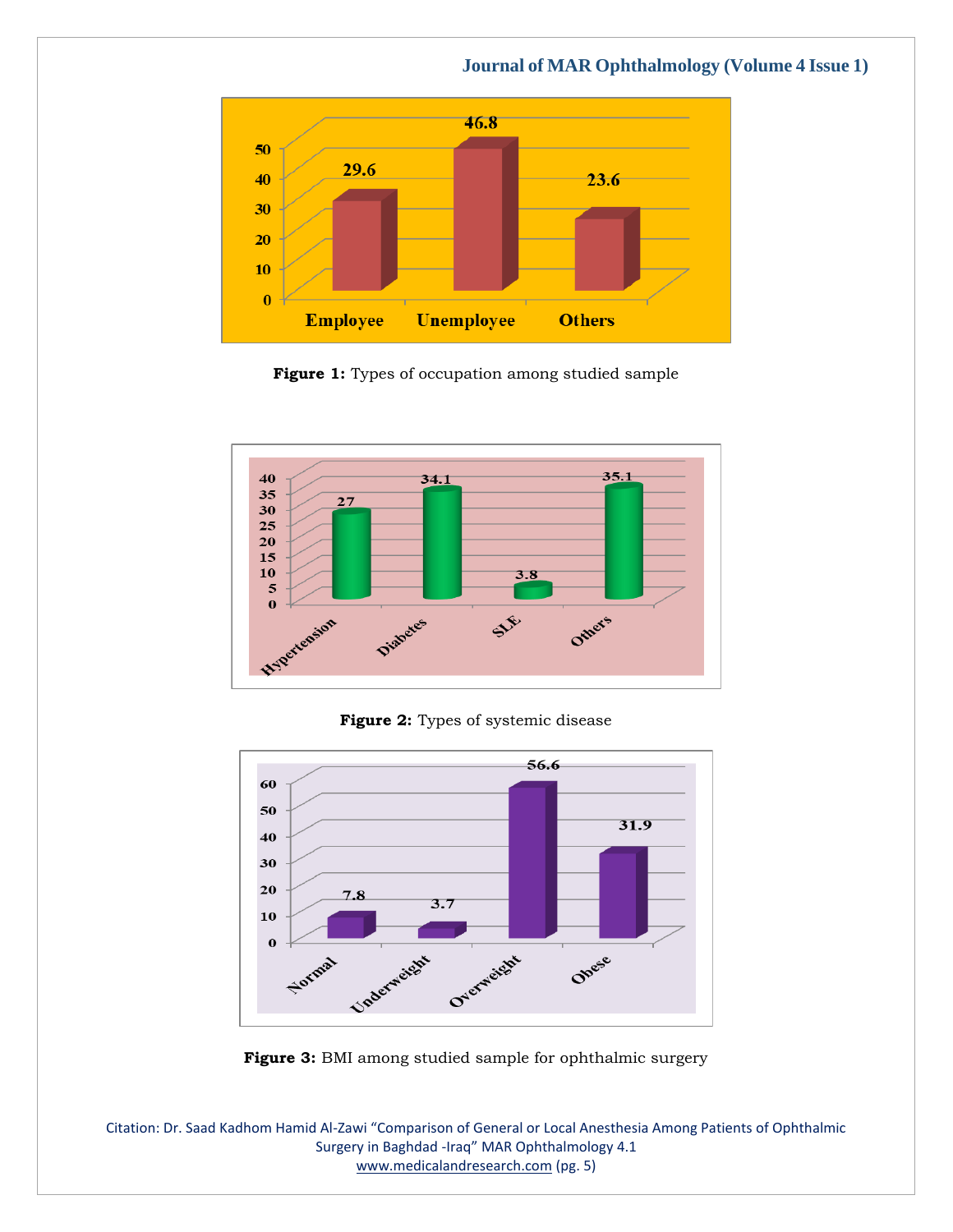30  $26$ 25 20 15.2 14.9  $13.8$ 15 11.8 10  $6.7$  $4.2$  $3.6$  $3.8$ 5  $\bf{0}$ Vaniting Wedning Namea Shirectings Drawsiness energy Dry mouth Sore thorat Muscle pain

 **Journal of MAR Ophthalmology (Volume 4 Issue 1)**

**Figure 4:** Side effect of anesthesia

| Type of                            |                | Type of anesthesia | <b>Total</b> |         |           |         |  |
|------------------------------------|----------------|--------------------|--------------|---------|-----------|---------|--|
| operation                          | <b>General</b> |                    | Local        |         |           |         |  |
|                                    | Frequency      | Percent            | Frequency    | Percent | Frequency | Percent |  |
| Ptosis                             | 1016           | 8.8                | 406          | 2.7     | 1422      | 5.3     |  |
| Strabismus<br>amendment            | 860            | 7.2                | 428          | 2.8     | 888       | 3.3     |  |
| Cataract                           | 5091           | 42.9               | 1358         | 8.9     | 19430     | 71.9    |  |
| Glaucoma                           | 918            | 7.7                | 318          | 2.1     | 926       | 3.4     |  |
| Corneal graft<br>operation         | 1472           | 12.4               | 209          | 1.4     | 1492      | 5.5     |  |
| Retinal<br>detachment<br>operation | 500            | 4.2                | 242          | 1.6     | 542       | 2.0     |  |
| Foreign body<br>operation          | 20             | 0.2                | 10210        | 67.4    | 212       | 0.8     |  |
| Vitreous<br>operation              | 1980           | 16.6               | 1980         | 13.1    | 2098      | 7.8     |  |
| <b>Total</b>                       | 11859          | 100                | 15151        | 100     | 27010     | 100     |  |
| P. value                           | 0.001          |                    |              |         |           |         |  |

**Table 5:** Distribution of studied sample according to type of operation by type of anesthesia

Citation: Dr. Saad Kadhom Hamid Al-Zawi "Comparison of General or Local Anesthesia Among Patients of Ophthalmic Surgery in Baghdad -Iraq" MAR Ophthalmology 4.1 [www.medicalandresearch.com](http://www.medicalandresearch.com/) (pg. 6)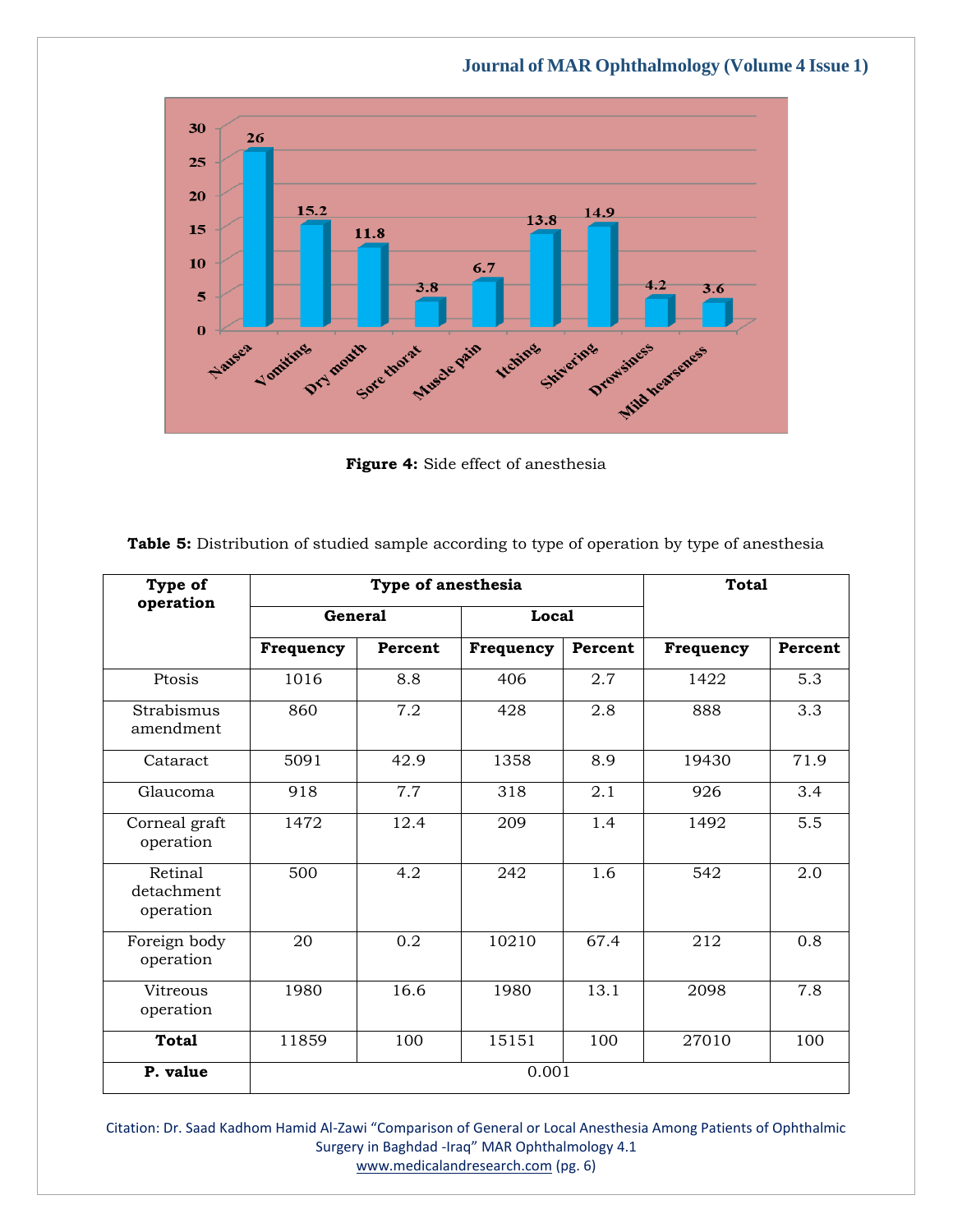#### **Discussion**

Aging involves a progressive loss of functional reserve in all organ systems, to a variable extent. Compensation for age-related changes is usually adequate, but the limitation of the physiological reserve is evident during times of stress such as the perioperative period [15]. In this study we found that 37.9% of them were in the age groups 51 to 65 years old; followed by 20.3% in the age 36 to 50 years old and the less frequency 12.1% were in the age groups 21 to 35 years old. Compared with a result done by Raczynska in 2016, they mentioned that most of them were elderly people [16].

In our study, we found the female cases 60.5% were more than 39.5% male cases. The study was done by Mitchell in 2013 reported that general anesthesia patients were more anxious than local anesthesia patients and females more anxious than males. The results indicate that general anesthesia patients may require more preoperative information, and gender differences associated with waiting may need to be given greater consideration [17].

Most of the studied sample 71.9% had cataract operation; followed by 7.8% had vitreous and 5.3% had ptosis operation. A survey done in Singapore in 2004 showed 92% of cataract extraction was done by phacoemulsification technique; the anesthetic technique of choice was peribulbar anesthesia (43%). A survey of members of the American Society of Cataract and Refractive Surgeons (ASCRS) in 2000 revealed an increase in the use of topical anesthesia among surgeons. In Oman, over the last few years, anesthesia for cataract surgery has shifted from general to local anesthesia [18]. In Jordan, phacoemulsification is the preferred surgical technique for cataract. Topical with intracameral anesthesia is the most common anesthesia for phacoemulsification while retrobulbar anesthesia is the most common for extracapsular cataract extraction [19].

In addition, the highest percentage 34.1% of them had diabetes disease and 27% had hypertension disease. In 2017, Cornelius mentioned to a significant percentage of the patients that presented for surgery and anesthesia in the ambulatory setting have type 2 diabetes. It is paramount that all anesthesia providers have a firm grasp on the concepts associated with the pathophysiology of type 2 diabetes and associated disease states that frequently accompany the diabetic patient. It is also of utmost importance that anesthesia providers understand the pharmacokinetics and pharmacodynamics of the many types of oral and injectable antidiabetic drugs that patients with the disease often utilize. Regimens of the various time-sensitive insulin therapies must also be understood. This second installment of this 2-part series on the anesthetic management of type 2 diabetes has addressed the pharmacology of the various medications used to treat the disorder and has reviewed the most recent guidelines on blood glucose management in ambulatory surgical patients [20].

In this study, more than half of the cases 56.6% had overweight and 31.9% had obese BMI. Obesity raises the risk of surgical and anesthetic complications. Otherwise, the obese individuals are thus far worse than normal-weight individuals in surgeries[21-22]. Topical and injective anesthesia (with or

Citation: Dr. Saad Kadhom Hamid Al-Zawi "Comparison of General or Local Anesthesia Among Patients of Ophthalmic Surgery in Baghdad -Iraq" MAR Ophthalmology 4.1 [www.medicalandresearch.com](http://www.medicalandresearch.com/) (pg. 7)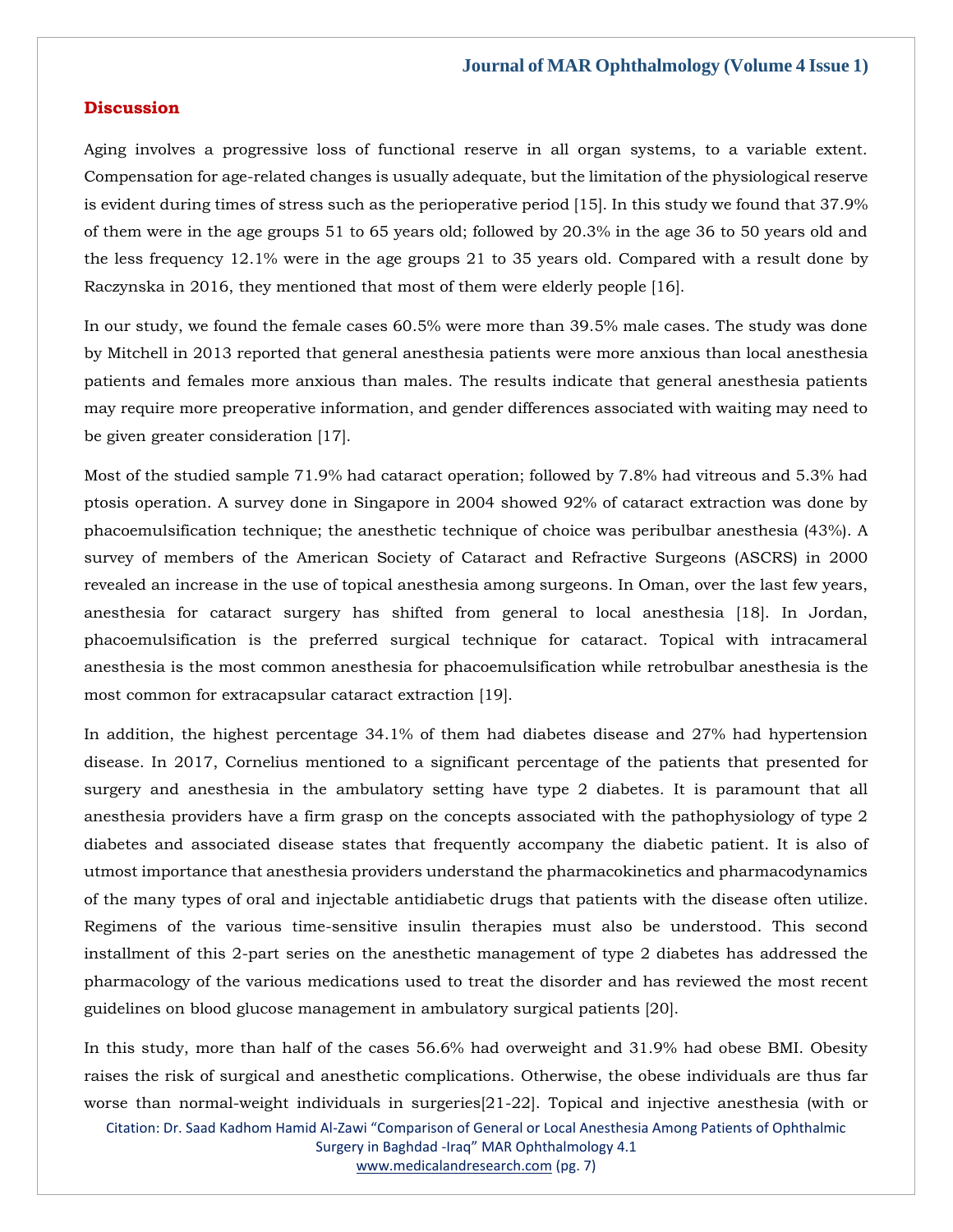without conscious sedation) are generally methods of choice, but general anesthesia can be preferable or mandatory in patients with particular internal diseases, children, emergencies and extended surgical procedures. Pre-emptive analgesia before the operation is a meaningful compliment of ophthalmological anesthesia [23].

Skillful anesthetic management is integral to optimal outcomes after ophthalmic surgery. Although the majority of ophthalmic operations in the United States are performed with local anesthetic techniques, nonetheless general anesthesia may be either necessary or advisable in several challenging circumstances. Ophthalmic patients are often at the extremes of age and don't uncommonly have extensive associated systemic or metabolic diseases. Because the complications from ophthalmic anesthesia can be vision-threatening or life-threatening, it is imperative that the ophthalmologist and the anesthesiologist understand the complex and dynamic interaction among patient diseases, anesthetic agents, ophthalmic drugs, and surgical manipulation [24].

In this study, we found a significant association between the type of operation and type of anesthesia at the p. value = 0.001. In our study, we found the highest percentage of nausea was 26% and it was the main side effect of anesthesia, followed by vomiting 15.2% and shivering 14.9%. Ocular complications associated with anesthesia in ocular and non-ocular surgeries are rare adverse events that may present with clinical presentations vacillating between easily treatable corneal abrasions to more serious complications such as irreversible bilateral vision loss [25].

Anesthesiologists as perioperative physicians play a key role in fast-track surgery through their choice of preoperative medication, anesthetics and techniques, use of prophylactic drugs to minimize side effects (e.g., pain, nausea and vomiting, dizziness), as well as the administration of adjunctive drugs to maintain major organ system function during and after surgery[26].

#### **Conclusion**

we concluded that most of them were in the age groups 51 to 65 years old; female cases were more than male cases; unemployed; had diabetes history; overweight and obese. The majority of them had cataract operations. Half of them have used local anesthesia during the eyes operation. Nausea and vomiting are the main side effect of anesthesia. There was significant association has been found between the type of operation and type of anesthesia.

**Recommendation:** we recommended **e**ffective communication and planning among all involved and its essential to safe and efficient perioperative care.

#### **Conflict of interest:** Nill

Citation: Dr. Saad Kadhom Hamid Al-Zawi "Comparison of General or Local Anesthesia Among Patients of Ophthalmic Surgery in Baghdad -Iraq" MAR Ophthalmology 4.1 [www.medicalandresearch.com](http://www.medicalandresearch.com/) (pg. 8)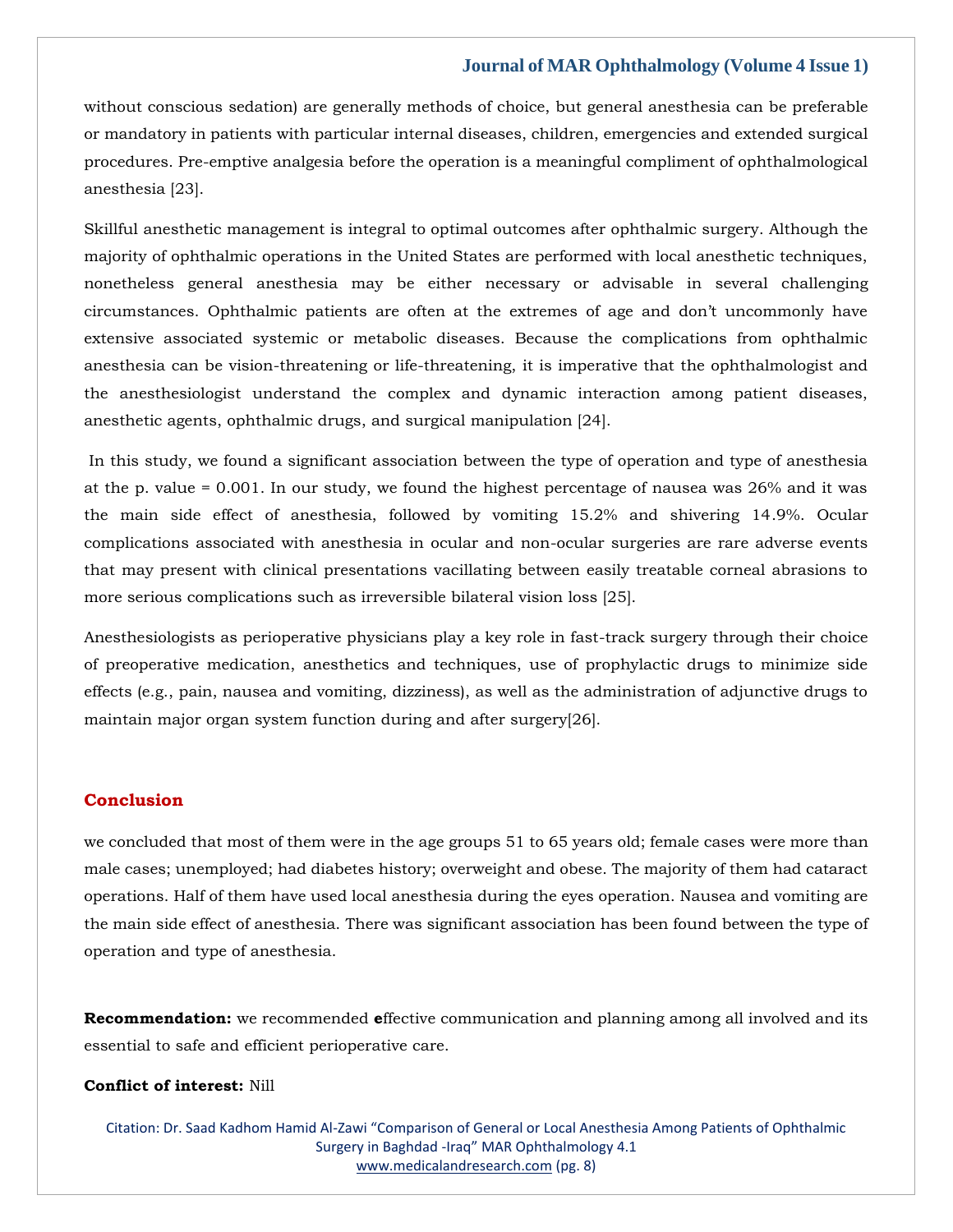#### **References**

1[.Waldschmidt B, Gordon N. Anesthesia for pediatric ophthalmologic surgery. Journal of American](https://www.google.com/search?q=Anesthesia+for+pediatric+ophthalmologic+surgery.+Journal+of+American+Association+for+Pediatric+Ophthalmology+and+Strabismus&oq=Anesthesia+for+pediatric+ophthalmologic+surgery.+Journal+of+American+Association+for+Pediatric+Ophthalmology+and+Strabismus&aqs=chrome..69i57.431j0j7&sourceid=chrome&ie=UTF-8)  [Association for Pediatric Ophthalmology and Strabismus. 2019 Jun 1;23\(3\):127-31.](https://www.google.com/search?q=Anesthesia+for+pediatric+ophthalmologic+surgery.+Journal+of+American+Association+for+Pediatric+Ophthalmology+and+Strabismus&oq=Anesthesia+for+pediatric+ophthalmologic+surgery.+Journal+of+American+Association+for+Pediatric+Ophthalmology+and+Strabismus&aqs=chrome..69i57.431j0j7&sourceid=chrome&ie=UTF-8)

2[.Malik A, Fletcher EC, Chong V, Dasan J. Local anesthesia for cataract surgery. Journal of Cataract &](https://www.google.com/search?q=Local+anesthesia+for+cataract+surgery.+Journal+of+Cataract+%26+Refractive+Surgery&sxsrf=AOaemvIsn_Zl3jqiyfPMWzbRkP9lfXpBfQ%3A1641893749276&ei=dU_dYZ2sEKaL4-EPzK-2sAc&ved=0ahUKEwjdurztsqn1AhWmxTgGHcyXDXYQ4dUDCA4&uact=5&oq=Local+anesthesia+for+cataract+surgery.+Journal+of+Cataract+%26+Refractive+Surgery&gs_lcp=Cgdnd3Mtd2l6EAM6BwgjEOoCECdKBAhBGABKBAhGGABQpAZYpAZguwloAXACeACAAeIBiAHiAZIBAzItMZgBAKABAaABArABCsABAQ&sclient=gws-wiz)  [Refractive Surgery. 2010 Jan 1;36\(1\):133-52.](https://www.google.com/search?q=Local+anesthesia+for+cataract+surgery.+Journal+of+Cataract+%26+Refractive+Surgery&sxsrf=AOaemvIsn_Zl3jqiyfPMWzbRkP9lfXpBfQ%3A1641893749276&ei=dU_dYZ2sEKaL4-EPzK-2sAc&ved=0ahUKEwjdurztsqn1AhWmxTgGHcyXDXYQ4dUDCA4&uact=5&oq=Local+anesthesia+for+cataract+surgery.+Journal+of+Cataract+%26+Refractive+Surgery&gs_lcp=Cgdnd3Mtd2l6EAM6BwgjEOoCECdKBAhBGABKBAhGGABQpAZYpAZguwloAXACeACAAeIBiAHiAZIBAzItMZgBAKABAaABArABCsABAQ&sclient=gws-wiz)

3[.Walter C. Anesthesia for Ophthalmological Procedures. In Anesthesiology 2018 \(pp. 363-368\).](https://www.google.com/search?q=Anesthesia+for+Ophthalmological+Procedures&sxsrf=AOaemvKTO8VDBM9dyVAmw2yQCRYDuPDN9Q%3A1641893810281&ei=sk_dYaXFELqR4-EPy9ykiA8&ved=0ahUKEwil5seKs6n1AhW6yDgGHUsuCfEQ4dUDCA4&uact=5&oq=Anesthesia+for+Ophthalmological+Procedures&gs_lcp=Cgdnd3Mtd2l6EAMyBggAEBYQHjoHCCMQ6gIQJ0oECEEYAEoECEYYAFDQBVjQBWCMCGgBcAJ4AIABuQGIAbkBkgEDMC4xmAEAoAEBoAECsAEKwAEB&sclient=gws-wiz)  [Springer, Cham.](https://www.google.com/search?q=Anesthesia+for+Ophthalmological+Procedures&sxsrf=AOaemvKTO8VDBM9dyVAmw2yQCRYDuPDN9Q%3A1641893810281&ei=sk_dYaXFELqR4-EPy9ykiA8&ved=0ahUKEwil5seKs6n1AhW6yDgGHUsuCfEQ4dUDCA4&uact=5&oq=Anesthesia+for+Ophthalmological+Procedures&gs_lcp=Cgdnd3Mtd2l6EAMyBggAEBYQHjoHCCMQ6gIQJ0oECEEYAEoECEYYAFDQBVjQBWCMCGgBcAJ4AIABuQGIAbkBkgEDMC4xmAEAoAEBoAECsAEKwAEB&sclient=gws-wiz)

4[.Berry S, Ligda KO. Ophthalmic surgery. In Basic Clinical Anesthesia 2015 \(pp. 483-487\). Springer,](https://www.google.com/search?q=Ophthalmic+surgery&sxsrf=AOaemvL1FV8hfHaDnPc-Ea2E_XqIil8ybQ%3A1641893836491&ei=zE_dYauuHZvH4-EP1IiJoAc&ved=0ahUKEwirxIeXs6n1AhWb4zgGHVREAnQQ4dUDCA4&uact=5&oq=Ophthalmic+surgery&gs_lcp=Cgdnd3Mtd2l6EAMyBQgAEIAEMgUIABCABDIFCAAQgAQyBQgAEIAEMgUIABCABDIFCAAQgAQyBQgAEIAEMgUIABCABDIFCAAQgAQyCggAEIAEEIcCEBQ6BwgjEOoCECdKBAhBGABKBAhGGABQ9gVY9gVg-wdoAXACeACAAcUBiAHFAZIBAzAuMZgBAKABAaABArABCsABAQ&sclient=gws-wiz)  [New York, NY.](https://www.google.com/search?q=Ophthalmic+surgery&sxsrf=AOaemvL1FV8hfHaDnPc-Ea2E_XqIil8ybQ%3A1641893836491&ei=zE_dYauuHZvH4-EP1IiJoAc&ved=0ahUKEwirxIeXs6n1AhWb4zgGHVREAnQQ4dUDCA4&uact=5&oq=Ophthalmic+surgery&gs_lcp=Cgdnd3Mtd2l6EAMyBQgAEIAEMgUIABCABDIFCAAQgAQyBQgAEIAEMgUIABCABDIFCAAQgAQyBQgAEIAEMgUIABCABDIFCAAQgAQyCggAEIAEEIcCEBQ6BwgjEOoCECdKBAhBGABKBAhGGABQ9gVY9gVg-wdoAXACeACAAcUBiAHFAZIBAzAuMZgBAKABAaABArABCsABAQ&sclient=gws-wiz)

5[.Kelly DJ, Farrell SM. Physiology and Role of Intraocular Pressure in Contemporary Anesthesia. Anesth](https://www.google.com/search?q=Physiology+and+Role+of+Intraocular+Pressure+in+Contemporary+Anesthesia&sxsrf=AOaemvJalsXcw-PppzL5b_RSaYRzvjBAPA%3A1641893858457&ei=4k_dYeG-E4SR4-EPp5ue0AQ&ved=0ahUKEwjht7yhs6n1AhWEyDgGHaeNB0oQ4dUDCA4&uact=5&oq=Physiology+and+Role+of+Intraocular+Pressure+in+Contemporary+Anesthesia&gs_lcp=Cgdnd3Mtd2l6EAMyBggAEBYQHjoHCCMQ6gIQJ0oECEEYAEoECEYYAFDyBVjyBWDgCGgBcAJ4AIAB-gGIAfoBkgEDMi0xmAEAoAEBoAECsAEKwAEB&sclient=gws-wiz)  [Analg. 2018 May;126\(5\):1551-1562.](https://www.google.com/search?q=Physiology+and+Role+of+Intraocular+Pressure+in+Contemporary+Anesthesia&sxsrf=AOaemvJalsXcw-PppzL5b_RSaYRzvjBAPA%3A1641893858457&ei=4k_dYeG-E4SR4-EPp5ue0AQ&ved=0ahUKEwjht7yhs6n1AhWEyDgGHaeNB0oQ4dUDCA4&uact=5&oq=Physiology+and+Role+of+Intraocular+Pressure+in+Contemporary+Anesthesia&gs_lcp=Cgdnd3Mtd2l6EAMyBggAEBYQHjoHCCMQ6gIQJ0oECEEYAEoECEYYAFDyBVjyBWDgCGgBcAJ4AIAB-gGIAfoBkgEDMi0xmAEAoAEBoAECsAEKwAEB&sclient=gws-wiz)

6[.Hug C: MAC should stand for maximum anesthesia caution, not minimal anesthesia care.](https://www.google.com/search?q=MAC+should+stand+for+maximum+anesthesia+caution%2C+not+minimal+anesthesia+care&sxsrf=AOaemvIL_nTbUoPqj3-SDmEMi3Z9Q5Yx5A%3A1641893928450&ei=KFDdYZTwGtiE4-EP2Iim0A0&ved=0ahUKEwiUpPTCs6n1AhVYwjgGHViECdoQ4dUDCA4&uact=5&oq=MAC+should+stand+for+maximum+anesthesia+caution%2C+not+minimal+anesthesia+care&gs_lcp=Cgdnd3Mtd2l6EAM6BwgjEOoCECdKBAhBGABKBAhGGABQ4QVY4QVg8gdoAXACeACAAecBiAHnAZIBAzItMZgBAKABAaABArABCsABAQ&sclient=gws-wiz)  [Anesthesiology 2006; 104:221](https://www.google.com/search?q=MAC+should+stand+for+maximum+anesthesia+caution%2C+not+minimal+anesthesia+care&sxsrf=AOaemvIL_nTbUoPqj3-SDmEMi3Z9Q5Yx5A%3A1641893928450&ei=KFDdYZTwGtiE4-EP2Iim0A0&ved=0ahUKEwiUpPTCs6n1AhVYwjgGHViECdoQ4dUDCA4&uact=5&oq=MAC+should+stand+for+maximum+anesthesia+caution%2C+not+minimal+anesthesia+care&gs_lcp=Cgdnd3Mtd2l6EAM6BwgjEOoCECdKBAhBGABKBAhGGABQ4QVY4QVg8gdoAXACeACAAecBiAHnAZIBAzItMZgBAKABAaABArABCsABAQ&sclient=gws-wiz)–3

7[.Tan CSH, Kumar CM, Fanning GL, Lai YC, AuEong KG: A survey on the knowledge and attitudes of](https://www.google.com/search?q=A+survey+on+the+knowledge+and+attitudes+of+anesthesia+providers+in+the+United+States+of+America%2C+United+Kingdom+and+Singapore+on+visual+experiences+during+cataract+surgery&sxsrf=AOaemvIIbuheo_zXjAQvscAQAgED__p33w%3A1641893952645&ei=QFDdYaDfJq6V4-EP67uV0AY&ved=0ahUKEwig_7jOs6n1AhWuyjgGHetdBWoQ4dUDCA4&uact=5&oq=A+survey+on+the+knowledge+and+attitudes+of+anesthesia+providers+in+the+United+States+of+America%2C+United+Kingdom+and+Singapore+on+visual+experiences+during+cataract+surgery&gs_lcp=Cgdnd3Mtd2l6EAMyBwgjEOoCECcyBwgjEOoCECcyBwgjEOoCECcyBwgjEOoCECcyBwgjEOoCECcyBwgjEOoCECcyBwgjEOoCECcyBwgjEOoCECcyBwgjEOoCECcyBwgjEOoCECdKBAhBGABKBAhGGABQtApYtApghg1oAXACeACAAQCIAQCSAQCYAQCgAQGgAQKwAQrAAQE&sclient=gws-wiz)  [anesthesia providers in the United States of America, United Kingdom and Singapore on visual](https://www.google.com/search?q=A+survey+on+the+knowledge+and+attitudes+of+anesthesia+providers+in+the+United+States+of+America%2C+United+Kingdom+and+Singapore+on+visual+experiences+during+cataract+surgery&sxsrf=AOaemvIIbuheo_zXjAQvscAQAgED__p33w%3A1641893952645&ei=QFDdYaDfJq6V4-EP67uV0AY&ved=0ahUKEwig_7jOs6n1AhWuyjgGHetdBWoQ4dUDCA4&uact=5&oq=A+survey+on+the+knowledge+and+attitudes+of+anesthesia+providers+in+the+United+States+of+America%2C+United+Kingdom+and+Singapore+on+visual+experiences+during+cataract+surgery&gs_lcp=Cgdnd3Mtd2l6EAMyBwgjEOoCECcyBwgjEOoCECcyBwgjEOoCECcyBwgjEOoCECcyBwgjEOoCECcyBwgjEOoCECcyBwgjEOoCECcyBwgjEOoCECcyBwgjEOoCECcyBwgjEOoCECdKBAhBGABKBAhGGABQtApYtApghg1oAXACeACAAQCIAQCSAQCYAQCgAQGgAQKwAQrAAQE&sclient=gws-wiz)  [experiences during cataract surgery. Eur J Anaesthesiol 2006; 23:276](https://www.google.com/search?q=A+survey+on+the+knowledge+and+attitudes+of+anesthesia+providers+in+the+United+States+of+America%2C+United+Kingdom+and+Singapore+on+visual+experiences+during+cataract+surgery&sxsrf=AOaemvIIbuheo_zXjAQvscAQAgED__p33w%3A1641893952645&ei=QFDdYaDfJq6V4-EP67uV0AY&ved=0ahUKEwig_7jOs6n1AhWuyjgGHetdBWoQ4dUDCA4&uact=5&oq=A+survey+on+the+knowledge+and+attitudes+of+anesthesia+providers+in+the+United+States+of+America%2C+United+Kingdom+and+Singapore+on+visual+experiences+during+cataract+surgery&gs_lcp=Cgdnd3Mtd2l6EAMyBwgjEOoCECcyBwgjEOoCECcyBwgjEOoCECcyBwgjEOoCECcyBwgjEOoCECcyBwgjEOoCECcyBwgjEOoCECcyBwgjEOoCECcyBwgjEOoCECcyBwgjEOoCECdKBAhBGABKBAhGGABQtApYtApghg1oAXACeACAAQCIAQCSAQCYAQCgAQGgAQKwAQrAAQE&sclient=gws-wiz)–81

8[.Gayer S, Zuleta J. Perioperative management of the elderly undergoing eye surgery. Clin Geriatr Med.](https://www.google.com/search?q=Perioperative+management+of+the+elderly+undergoing+eye+surgery&sxsrf=AOaemvLRwSAQhTUvhRD23KOgnLgLZjo5AA%3A1641893972424&ei=VFDdYY6rGbSM4-EP3PyI8Aw&ved=0ahUKEwiOpfDXs6n1AhU0xjgGHVw-As4Q4dUDCA4&uact=5&oq=Perioperative+management+of+the+elderly+undergoing+eye+surgery&gs_lcp=Cgdnd3Mtd2l6EAM6BwgjEOoCECdKBAhBGABKBAhGGABQuAVYuAVgmAdoAXAAeACAAcUBiAHFAZIBAzAuMZgBAKABAaABArABCsABAQ&sclient=gws-wiz)  [2008;24\(4\):687](https://www.google.com/search?q=Perioperative+management+of+the+elderly+undergoing+eye+surgery&sxsrf=AOaemvLRwSAQhTUvhRD23KOgnLgLZjo5AA%3A1641893972424&ei=VFDdYY6rGbSM4-EP3PyI8Aw&ved=0ahUKEwiOpfDXs6n1AhU0xjgGHVw-As4Q4dUDCA4&uact=5&oq=Perioperative+management+of+the+elderly+undergoing+eye+surgery&gs_lcp=Cgdnd3Mtd2l6EAM6BwgjEOoCECdKBAhBGABKBAhGGABQuAVYuAVgmAdoAXAAeACAAcUBiAHFAZIBAzAuMZgBAKABAaABArABCsABAQ&sclient=gws-wiz)–700

9[.Bayes J. A survey of ophthalmic anesthetists on managing pacemakers and implanted cardiac](https://www.google.com/search?q=A+survey+of+ophthalmic+anesthetists+on+managing+pacemakers+and+implanted+cardiac+defibrillators&sxsrf=AOaemvJ1PLIn3L4PsnWxLCHhH0aSHVX99w%3A1641893990893&ei=ZlDdYd75NamU4-EP4fq54AM&ved=0ahUKEwjexNfgs6n1AhUpyjgGHWF9DjwQ4dUDCA4&uact=5&oq=A+survey+of+ophthalmic+anesthetists+on+managing+pacemakers+and+implanted+cardiac+defibrillators&gs_lcp=Cgdnd3Mtd2l6EAM6BwgjEOoCECdKBAhBGABKBAhGGABQ0gVY0gVgkwhoAXAAeACAAdoBiAHaAZIBAzItMZgBAKABAaABArABCsABAQ&sclient=gws-wiz)  [defibrillators. Anesthesia. 2006;103:1615](https://www.google.com/search?q=A+survey+of+ophthalmic+anesthetists+on+managing+pacemakers+and+implanted+cardiac+defibrillators&sxsrf=AOaemvJ1PLIn3L4PsnWxLCHhH0aSHVX99w%3A1641893990893&ei=ZlDdYd75NamU4-EP4fq54AM&ved=0ahUKEwjexNfgs6n1AhUpyjgGHWF9DjwQ4dUDCA4&uact=5&oq=A+survey+of+ophthalmic+anesthetists+on+managing+pacemakers+and+implanted+cardiac+defibrillators&gs_lcp=Cgdnd3Mtd2l6EAM6BwgjEOoCECdKBAhBGABKBAhGGABQ0gVY0gVgkwhoAXAAeACAAdoBiAHaAZIBAzItMZgBAKABAaABArABCsABAQ&sclient=gws-wiz)–1616.

10[.Local anaesthesia for ophthalmic surgery: Joint guidelines from the Royal College of Anaesthetists](https://www.google.com/search?q=Local+anaesthesia+for+ophthalmic+surgery%3A+Joint+guidelines+from+the+Royal+College+of+Anaesthetists+and+the+Royal+College+of+Ophthalmologists&sxsrf=AOaemvKkp40WUGbwYovOXBFwSfrxe_3DxQ%3A1641894011402&ei=e1DdYbXvF_SZ4-EP67mP2Ak&ved=0ahUKEwj1mLvqs6n1AhX0zDgGHevcA5sQ4dUDCA4&uact=5&oq=Local+anaesthesia+for+ophthalmic+surgery%3A+Joint+guidelines+from+the+Royal+College+of+Anaesthetists+and+the+Royal+College+of+Ophthalmologists&gs_lcp=Cgdnd3Mtd2l6EAMyBwgjEOoCECcyBwgjEOoCECcyBwgjEOoCECcyBwgjEOoCECcyBwgjEOoCECcyBwgjEOoCECcyBwgjEOoCECcyBwgjEOoCECcyBwgjEOoCECcyBwgjEOoCECdKBAhBGABKBAhGGABQ8QhY8Qhg_QpoAXAAeACAAQCIAQCSAQCYAQCgAQGgAQKwAQrAAQE&sclient=gws-wiz)  [and the Royal College of Ophthalmologists. RCoA, 2012](https://www.google.com/search?q=Local+anaesthesia+for+ophthalmic+surgery%3A+Joint+guidelines+from+the+Royal+College+of+Anaesthetists+and+the+Royal+College+of+Ophthalmologists&sxsrf=AOaemvKkp40WUGbwYovOXBFwSfrxe_3DxQ%3A1641894011402&ei=e1DdYbXvF_SZ4-EP67mP2Ak&ved=0ahUKEwj1mLvqs6n1AhX0zDgGHevcA5sQ4dUDCA4&uact=5&oq=Local+anaesthesia+for+ophthalmic+surgery%3A+Joint+guidelines+from+the+Royal+College+of+Anaesthetists+and+the+Royal+College+of+Ophthalmologists&gs_lcp=Cgdnd3Mtd2l6EAMyBwgjEOoCECcyBwgjEOoCECcyBwgjEOoCECcyBwgjEOoCECcyBwgjEOoCECcyBwgjEOoCECcyBwgjEOoCECcyBwgjEOoCECcyBwgjEOoCECcyBwgjEOoCECdKBAhBGABKBAhGGABQ8QhY8Qhg_QpoAXAAeACAAQCIAQCSAQCYAQCgAQGgAQKwAQrAAQE&sclient=gws-wiz)

11.[Aitkenhead AR, Moppett I, Thompson J. Smith & Aitkenhead's Textbook of Anaesthesia. 6th ed.](https://www.google.com/search?q=Smith+%26+Aitkenhead%E2%80%99s+Textbook+of+Anaesthesia&sxsrf=AOaemvJNEoJrSiPe485u3fxE-Y7Et8e7dw%3A1641894031421&ei=j1DdYcKPGdGI4-EPycSZ8A8&ved=0ahUKEwiCk4H0s6n1AhVRxDgGHUliBv4Q4dUDCA4&uact=5&oq=Smith+%26+Aitkenhead%E2%80%99s+Textbook+of+Anaesthesia&gs_lcp=Cgdnd3Mtd2l6EAMyBggAEBYQHjIGCAAQFhAeMgYIABAWEB4yBggAEBYQHjIGCAAQFhAeMgYIABAWEB46BwgjEOoCECdKBAhBGABKBAhGGABQtgVYtgVgwAdoAXACeACAAdgBiAHYAZIBAzItMZgBAKABAaABArABCsABAQ&sclient=gws-wiz)  [Elsevier; 2013. pp. 601](https://www.google.com/search?q=Smith+%26+Aitkenhead%E2%80%99s+Textbook+of+Anaesthesia&sxsrf=AOaemvJNEoJrSiPe485u3fxE-Y7Et8e7dw%3A1641894031421&ei=j1DdYcKPGdGI4-EPycSZ8A8&ved=0ahUKEwiCk4H0s6n1AhVRxDgGHUliBv4Q4dUDCA4&uact=5&oq=Smith+%26+Aitkenhead%E2%80%99s+Textbook+of+Anaesthesia&gs_lcp=Cgdnd3Mtd2l6EAMyBggAEBYQHjIGCAAQFhAeMgYIABAWEB4yBggAEBYQHjIGCAAQFhAeMgYIABAWEB46BwgjEOoCECdKBAhBGABKBAhGGABQtgVYtgVgwAdoAXACeACAAdgBiAHYAZIBAzItMZgBAKABAaABArABCsABAQ&sclient=gws-wiz)–619.

12[.Royal College of Anaesthetists. Chapter 2: Guidelines for the Provision of Anaesthesia Services for](https://www.google.com/search?q=Chapter+2%3A+Guidelines+for+the+Provision+of+Anaesthesia+Services+for+the+Perioperative+Care+of+Elective+and+Urgent+Care+Patients&sxsrf=AOaemvKfm_SgIxmhTr5K1pH6cs0yOOIxAA%3A1641894050711&ei=olDdYYTwKsuQ4-EP4vuMsAE&ved=0ahUKEwiEyZr9s6n1AhVLyDgGHeI9AxYQ4dUDCA4&uact=5&oq=Chapter+2%3A+Guidelines+for+the+Provision+of+Anaesthesia+Services+for+the+Perioperative+Care+of+Elective+and+Urgent+Care+Patients&gs_lcp=Cgdnd3Mtd2l6EAMyBwgjEOoCECcyBwgjEOoCECcyBwgjEOoCECcyBwgjEOoCECcyBwgjEOoCECcyBwgjEOoCECcyBwgjEOoCECcyBwgjEOoCECcyBwgjEOoCECcyBwgjEOoCECdKBAhBGABKBAhGGABQrgVYrgVg1gdoAXACeACAAQCIAQCSAQCYAQCgAQGgAQKwAQrAAQE&sclient=gws-wiz)  [the Perioperative Care of Elective and Urgent Care Patients. RCoA 2021.](https://www.google.com/search?q=Chapter+2%3A+Guidelines+for+the+Provision+of+Anaesthesia+Services+for+the+Perioperative+Care+of+Elective+and+Urgent+Care+Patients&sxsrf=AOaemvKfm_SgIxmhTr5K1pH6cs0yOOIxAA%3A1641894050711&ei=olDdYYTwKsuQ4-EP4vuMsAE&ved=0ahUKEwiEyZr9s6n1AhVLyDgGHeI9AxYQ4dUDCA4&uact=5&oq=Chapter+2%3A+Guidelines+for+the+Provision+of+Anaesthesia+Services+for+the+Perioperative+Care+of+Elective+and+Urgent+Care+Patients&gs_lcp=Cgdnd3Mtd2l6EAMyBwgjEOoCECcyBwgjEOoCECcyBwgjEOoCECcyBwgjEOoCECcyBwgjEOoCECcyBwgjEOoCECcyBwgjEOoCECcyBwgjEOoCECcyBwgjEOoCECcyBwgjEOoCECdKBAhBGABKBAhGGABQrgVYrgVg1gdoAXACeACAAQCIAQCSAQCYAQCgAQGgAQKwAQrAAQE&sclient=gws-wiz)

13[.Local anaesthesia for your eye operation. Patient information leaflet. RCoA, 2020](https://www.google.com/search?q=Local+anaesthesia+for+your+eye+operation&sxsrf=AOaemvKRQuu9ZRdvTBSc4wFrS-8Q-MbL0w%3A1641894072978&ei=uFDdYfKKO7-M4-EP7d6L2AQ&ved=0ahUKEwjyxumHtKn1AhU_xjgGHW3vAksQ4dUDCA4&uact=5&oq=Local+anaesthesia+for+your+eye+operation&gs_lcp=Cgdnd3Mtd2l6EAMyBwgjEOoCECcyBwgjEOoCECcyBwgjEOoCECcyBwgjEOoCECcyBwgjEOoCECcyBwgjEOoCECcyBwgjEOoCECcyBwgjEOoCECcyBwgjEOoCECcyBwgjEOoCECdKBAhBGABKBAhGGABQ8AZY8AZg_AloAXACeACAAQCIAQCSAQCYAQCgAQGgAQKwAQrAAQE&sclient=gws-wiz)

Citation: Dr. Saad Kadhom Hamid Al-Zawi "Comparison of General or Local Anesthesia Among Patients of Ophthalmic Surgery in Baghdad -Iraq" MAR Ophthalmology 4.1 [www.medicalandresearch.com](http://www.medicalandresearch.com/) (pg. 9)